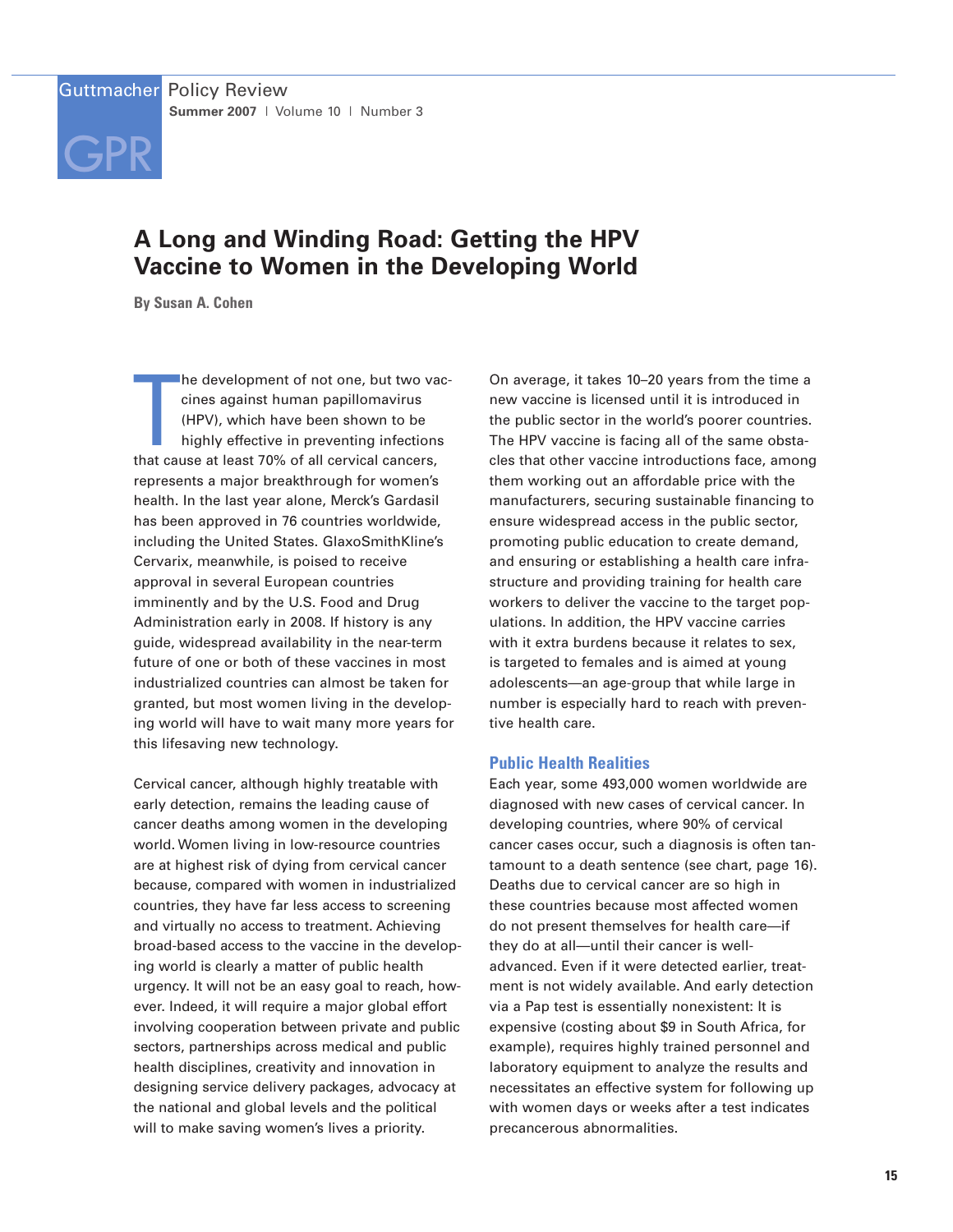# **CERVICAL CANCER CASES, DEATHS**

**Limited access to screening and treatment means that cervical cancer is most common in the poorest regions of the world—and most likely to lead to death.**



Source: International Agency for Research on Cancer, 2002.

[The Alliance for Cervical Cancer Prevention, a consortium of international health organizations led by the Seattle-based nongovernmental organization PATH, is actively promoting lowercost, more practical screening technologies. These would likely be tests that assured a reasonable degree of accuracy, while requiring only minimal training of health workers and allowing for a woman to be tested and to receive her results in the same day, possibly even in the same visit to the health center.]

HPV is sexually transmitted and is the cause of 99% of all cervical cancers. While HPV is also virtually ubiquitous, most strains are essentially harmless, causing asymptomatic infections that usually clear by themselves. Since almost everyone will have sex at some point, almost everyone will be exposed to some form of HPV. Even a woman who abstains until marriage can be exposed to HPV by her husband. In the real world, therefore, a woman's risk of actually contracting cervical cancer hinges less on her sexual behavior than on her access to effective screening, early detection and treatment services. It is persistent infection with specific HPV strains, left undiscovered and untreated, that leads to cancer 20–30 years later.

Both Gardasil and Cervarix have been determined to be highly effective at preventing infection from HPV strains 16 and 18, which account for 70% of all cervical cancers. (Cervarix is also showing promise at protection against three additional HPV strains that cause another 12% of cervical cancers, while Gardasil also protects against strains 6 and 11, which are linked to genital warts.) The key, however, is to reach girls before they become exposed to HPV, which under optimal circumstances means vaccinating them before they begin to have sex. A recent study found that Gardasil is only 44% effective in women already exposed to HPV 16 or 18, while it is 98% effective in women with no prior exposure.

Accordingly, the current target population for HPV vaccination in developing countries is 10–14-year-old girls. The vaccine will not be administered to even younger girls because its safety for this age-group, including possible interactions with other immunizations, is unknown. Moreover, although immunity is known to last for at least five years and possibly longer, research on its duration is ongoing. In addition, more research is needed on the value of administering the vaccine to boys in terms of protecting them against genital warts and rare cancers such as penile or anal cancer. It is also possible that vaccinating boys and men could provide indirect health benefits to girls and women. Doubling the target population would have significant cost implications, however, and cost is clearly a big-ticket issue with this vaccine.

#### **Cost, Cost-Effectiveness and Disease Burden**

The retail price of Gardasil in the United States is about \$360 for the necessary three doses (over a six-month period); Cervarix is likely to be priced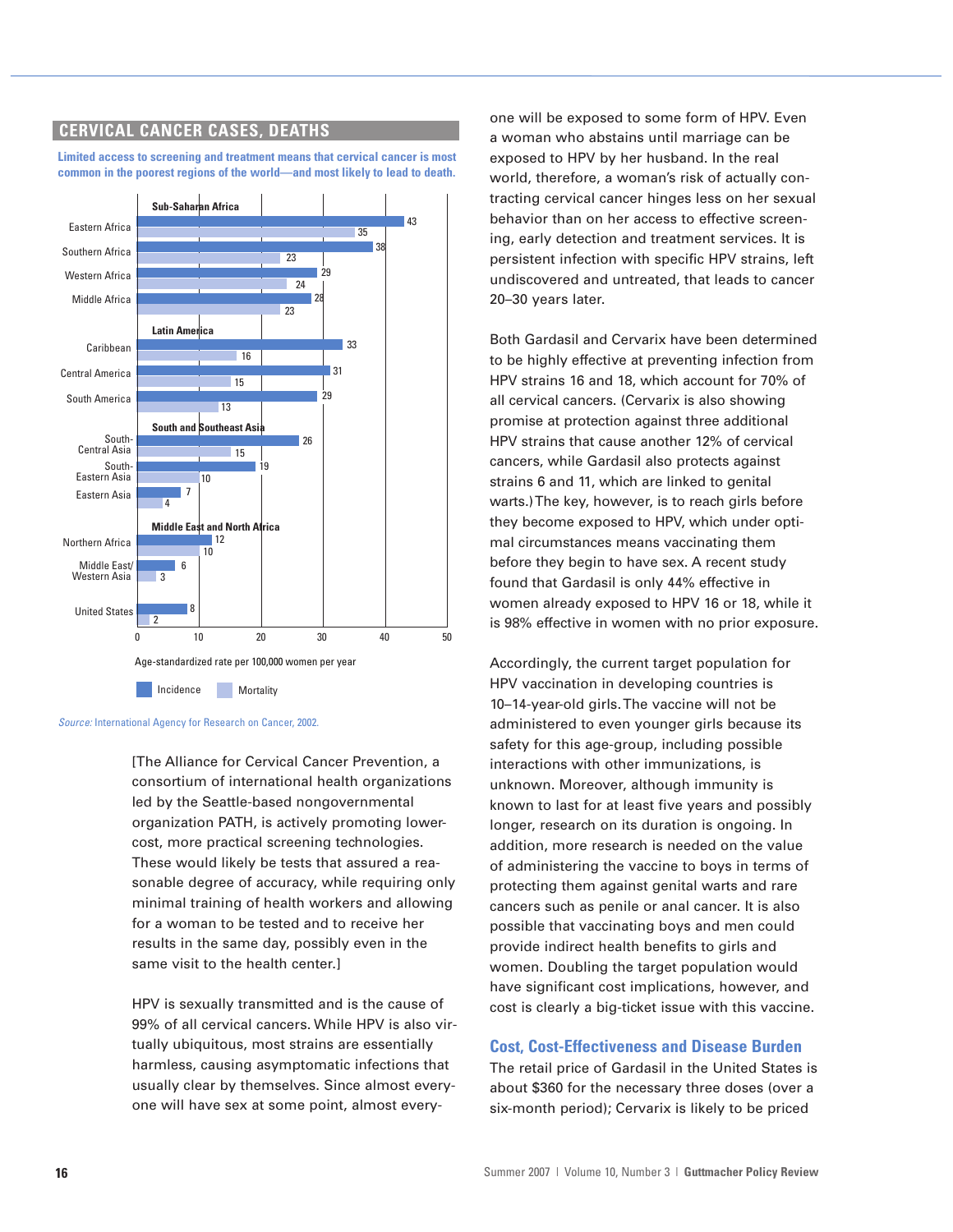similarly. In countries where total health care spending per capita each year ranges from \$26 in the poorest countries to \$103 in middleincome countries (in contrast to \$3,054 in highincome countries), the industrialized country price is a nonstarter. Although both drug companies have pledged to offer "tiered pricing" to countries according to income, the price will have to be dramatically lower to make it affordable in developing countries. In the end, it is still likely to be many times more expensive than traditional vaccines, such as the combined vaccine for diphtheria, pertussis and tetanus and the vaccine for measles, which are available for pennies a dose. The prospect for a lower price may be expected to improve as consumer demand for the vaccine increases, but of course, the demand (which is not necessarily the same as the need) depends to some degree on the price.

The GAVI Alliance will play a critical role in the vaccine's affordability in the world's poorest countries. GAVI was founded in 2000 to support the introduction of new and underused vaccines in the 72 countries around the world that have per capita incomes of \$1,000 or less. GAVI is composed of representatives from developed and developing country governments, the United Nations Children's Fund (UNICEF), the World Health Organization (WHO), the World Bank, the Bill and Melinda Gates Foundation, nongovernmental organizations, pharmaceutical companies and public health specialists. Later this year, GAVI will make a determination as to the HPV vaccine's priority among the many important vaccines already in the pipeline.

That determination, for GAVI and for individual governments, will depend not just on the upfront cost but also on assumptions about the vaccine's cost-effectiveness. Unlike traditional childhood vaccines, whose impact is measurable in the short term, the HPV vaccine will be administered to young adolescents to prevent illnesses and deaths that could be expected to occur some 30 years later. Moreover, according to WHO, 274,000 women die each year from cervical cancer (90% in developing countries), but 500,000 women die each year from pregnancyrelated causes. Malaria kills more than one million people per year, and tuberculosis kills almost two million. These realities all will be taken into account as governments consider how to allocate scarce resources, as will the "burden of disease," a calculation that looks at the toll that various diseases and conditions take in terms of years of life lost to premature death and years of healthy life lost to disability.

Cervical cancers deaths are on the rise, however. WHO projects a 25% increase over the next decade in the absence of widespread intervention. Accordingly, the benefit side of the equation must take into account the long-term advantages to individuals and to society of protecting a very large cohort of young females and preserving their health and lives into their 30s and 40s, their most productive years.

## **Girls and Sex**

The fact that the HPV vaccine is aimed at a sexually transmitted virus and is targeted mainly to young adolescent girls inevitably raises cultural sensitivities. Even in the United States, many social conservatives initially opposed widespread availability of the vaccine on the grounds that it would amount to a license to have sex and would undermine the abstinence-until-marriage movement (related article, page 9).

If anything, the possibility of resistance in the developing world—whether social, cultural or religious—is likely to be higher. This can be magnified where suspicion of the West—its motives and its medicine—runs deep. As recently as 2003, for example, local opinion leaders in Kano, Nigeria, shut down an effort to immunize children against polio as they perpetrated rumors that the vaccine would result in sterilization or that it contained HIV. Conspiracy theories are of particular concern in the case of the HPV vaccine, because the target population is young adolescent girls. (Some of these fears might be lessened if, in the future, it makes medical and public health sense to administer the vaccine to boys as well.)

Accordingly, public health experts are already discussing the importance of implementing public education campaigns in advance of vaccine intro-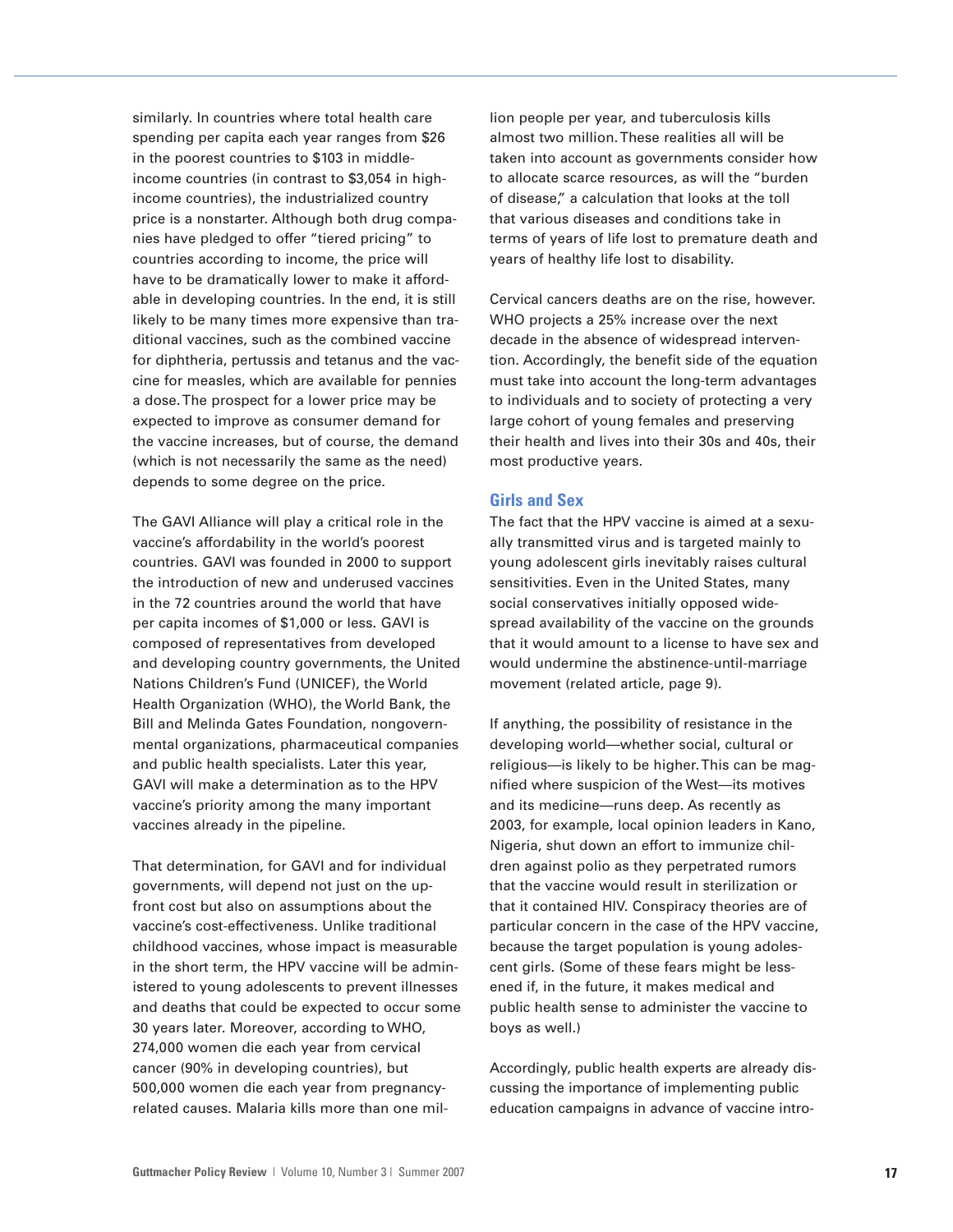duction to prevent misperceptions from taking hold and to generate in-country demand. This will be challenging in the many parts of the world where communication outlets are limited, illiteracy is common and large numbers of people live in remote areas. Clearly, public awareness of the vaccine and a clear understanding of its benefits, accompanied by an appreciation of the value of cancer screening, will be critical to achieving the ultimate goal of protecting more girls and women from premature death.

#### **Service Delivery Challenges and Opportunities**

Equally important, of course, are workable programs for delivering the vaccine to those most in need. In this respect, even finding the girls will be a challenge. Columbia University's Amy Pollack and her coauthors point out in an article in the WHO Bulletin that "young women aged 9–25, and especially unmarried women in that age range, have particular difficulty overcoming social and political barriers to gaining access to reproductive health services" and that "the time between early childhood and sexual debut defines one of the most difficult cohorts to reach for health care." These facts raise the question of what kinds of organizations and which specialties or categories of providers should take the lead programmatically.

Ultimately, the specifics on the ground will vary according to country and local culture. In general, reproductive health and family planning providers, as well as some organizations focusing on HIV prevention, would seem like a logical place to start, because of their experience with adolescents, especially girls, and with outreach programs in remote areas. At the same time, although health professionals in the business of administering immunizations generally deal with infants and young children, their knowledge and experience with transporting, storing and providing vaccines will be extremely important. Furthermore, the expertise of entities and individuals specializing in cancer control and treatment, whose services are mainly oriented toward adults, will be invaluable in advocating for this prevention innovation and leveraging the recognition that cervical cancer is preventable by facilitating education and access to screening.

In addition to the question of who should take the lead, there remains the question of how. In those countries or areas where adolescent girls are still in school, one widely discussed idea is to hold immunization days. Where large groups of girls have already dropped out of school by this age, one model might be to encourage school children to bring children not in school to the vaccination site. Another might be to encourage women at prenatal, postpartum or family planning clinics to bring in their adolescent daughters or sisters.

These are only some of the possibilities, but it is already becoming apparent that finding creative ways to deliver the HPV vaccine could have important collateral benefits both for individuals and for health care delivery systems in resourcepoor countries. As Mark Kane, former director of PATH's children's vaccine program, and his colleagues write in Vaccine, the delivery of the vaccine could serve as an entry point for providing other vaccine boosters to this difficult-to-reach age-group as well as other health-promoting interventions such as nutritional supplements and comprehensive sex education. Indeed, Kane observes that WHO and UNICEF strongly support "integration of vaccination as part of strengthening school and adolescent health services" and writes that the "HPV vaccine is seen by some as providing a new incentive both for the expansion of adolescent health services and for their uptake by young persons in a wide range of settings."

At the same time, as Kane and his colleagues suggest, the advent of the HPV vaccine can help clinic-based providers of sexual and reproductive health services become core partners in promoting a comprehensive societal approach to cervical cancer prevention. In addition to potentially becoming an entry point for the delivery of the vaccine itself, they also can and should educate the women they see about the importance of cervical care screening for themselves and vaccinations for their daughters and younger sisters. This will be important to generating increased demand for the vaccine, which in turn would allow manufacturers to increase production and make it easier to lower the price.